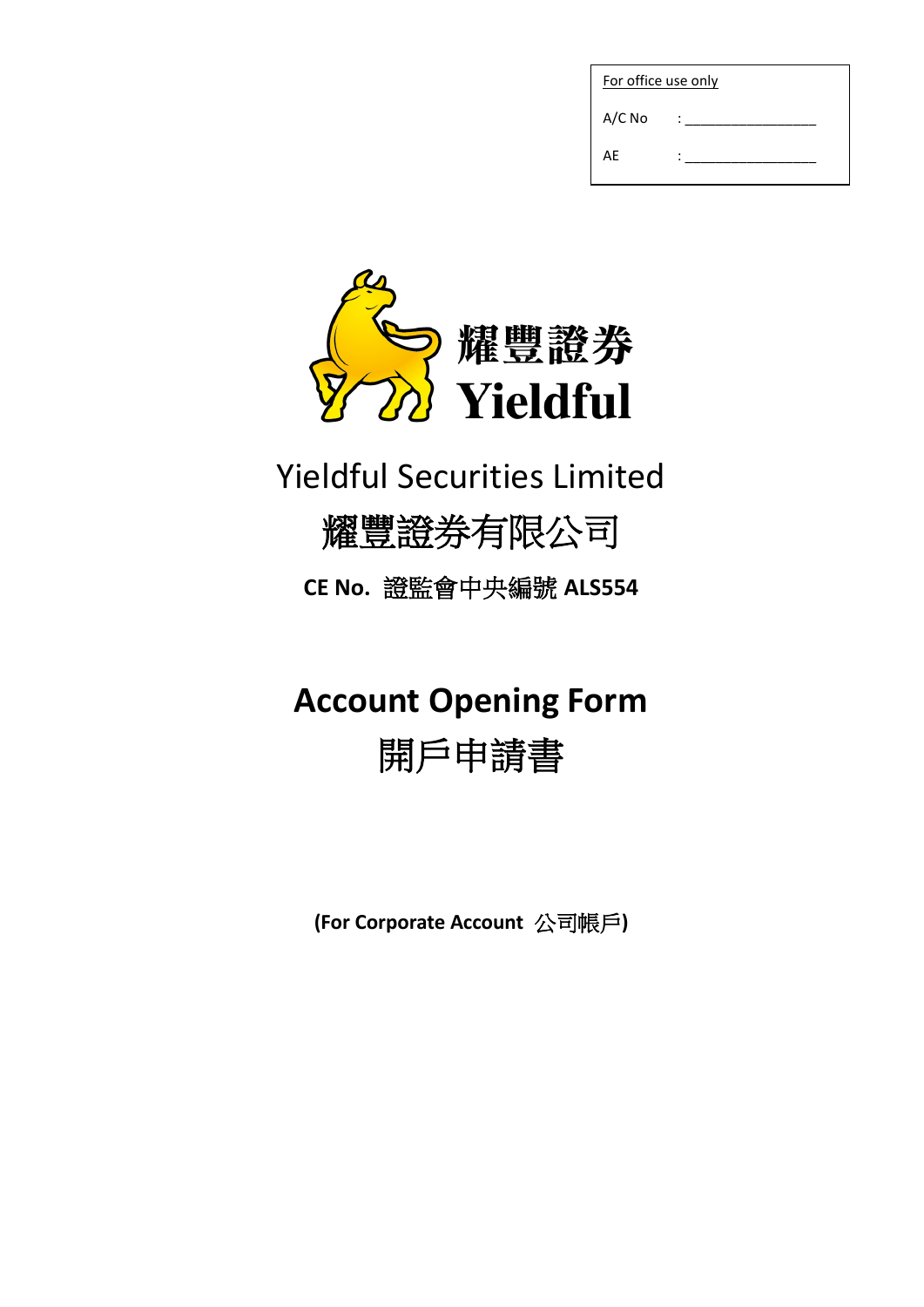

## **ACCOUNT OPENING FORM – CORPORATE ACCOUNT** 開戶申請書 **–** 公司帳戶

 Yieldful Securities Limited (SFC CE No. ALS554) 耀豐證券有限公司 (證監會中央編號:ALS554)

Unit B , 9/F ,Jonsim Place,

No.228 Queen's Road East, Wan Chai, Hong Kong

香港灣仔皇后大道東 228 號中華大廈 9 樓 B 室

| For office use only |  |
|---------------------|--|
| A/C No              |  |
| АF                  |  |
| Comm Rate:          |  |
| Interest Rate:      |  |
| Ref No.: Yieldful-  |  |

This form shall be read with Terms and Conditions of the Client Agreement with the same version code.

| 此表格須與客戶協議內的條款及條件(版本編碼與本表格相用)一併閱讀。                                                                                                             |                                                                                                                    |                   |                                            |                                                                                         |                            |  |
|-----------------------------------------------------------------------------------------------------------------------------------------------|--------------------------------------------------------------------------------------------------------------------|-------------------|--------------------------------------------|-----------------------------------------------------------------------------------------|----------------------------|--|
| Please tick the appropriate box 請在適當空格加✔                                                                                                      |                                                                                                                    |                   | <b>Account Opening Date</b>                |                                                                                         | (fill in by Company 由公司填寫) |  |
| *Please delete whichever is inapplicable 請刪去不適用者                                                                                              |                                                                                                                    | 開戶日期              |                                            |                                                                                         |                            |  |
|                                                                                                                                               |                                                                                                                    | Account Type 戶口種類 |                                            |                                                                                         |                            |  |
| Entity of the Client<br>客戶身份                                                                                                                  | □ Listed Company 上市公司<br>□ Unlisted Limited Company 非上市有限公司<br>□ Overseas Company 海外公司<br>□ Unlimited Company 無限公司 |                   |                                            | □ Sole Proprietorship 獨資企業<br>□ Partnership 合夥企業<br>□ Trust Company 信託公司<br>□ Others 其他 |                            |  |
| Company 公司                                                                                                                                    | Account Type 戶口種類                                                                                                  |                   |                                            | Trading Platform 交易方式                                                                   |                            |  |
| <b>Yieldful Securities Ltd</b><br>□ Cash Securities Account 證券現金帳戶<br>耀豐證券有限公司<br>□ Margin Securities Account 證券保證金帳戶<br>(CE No. 中央編號:ALS554) |                                                                                                                    |                   | □ Electronic 電子交易<br>□ Telephone 電話指示      |                                                                                         |                            |  |
|                                                                                                                                               |                                                                                                                    |                   | Business Information 業務資料                  |                                                                                         |                            |  |
| Company Name<br>公司名稱                                                                                                                          |                                                                                                                    |                   |                                            |                                                                                         |                            |  |
| Trading Name (if different from Company Name)<br>營業名稱 (如異於公司名稱)                                                                               |                                                                                                                    |                   |                                            |                                                                                         |                            |  |
| Country of Incorporation<br>註冊國家                                                                                                              |                                                                                                                    |                   | Date of Incorporation<br>公司註冊日期            |                                                                                         |                            |  |
| Certificate of Incorporation No.<br>公司註冊證號碼                                                                                                   |                                                                                                                    |                   | Business Registration Cert. No.<br>商業登記證號碼 |                                                                                         |                            |  |
| Address of Registration<br>註冊辦事處地址                                                                                                            |                                                                                                                    |                   |                                            |                                                                                         |                            |  |
| <b>Principal Business Address</b><br>主要營業地址                                                                                                   |                                                                                                                    |                   |                                            |                                                                                         |                            |  |
| Correspondence Address<br>通訊地址                                                                                                                | (if different from above 如與上址不同)                                                                                   |                   |                                            |                                                                                         |                            |  |
| Nature of Business<br>業務性質                                                                                                                    |                                                                                                                    |                   | <b>E-mail Address</b><br>電郵地址              |                                                                                         |                            |  |
| Telephone No.<br>電話號碼                                                                                                                         |                                                                                                                    |                   | Facsimile No.<br>傳真號碼                      |                                                                                         |                            |  |
| Process Agent 法律程序代理人 (for the use of Overseas Company 海外公司客戶必須填寫)                                                                            |                                                                                                                    |                   |                                            |                                                                                         |                            |  |
| Name 名稱                                                                                                                                       | Hong Kong Address 香港地址                                                                                             |                   |                                            |                                                                                         |                            |  |
|                                                                                                                                               |                                                                                                                    |                   |                                            |                                                                                         |                            |  |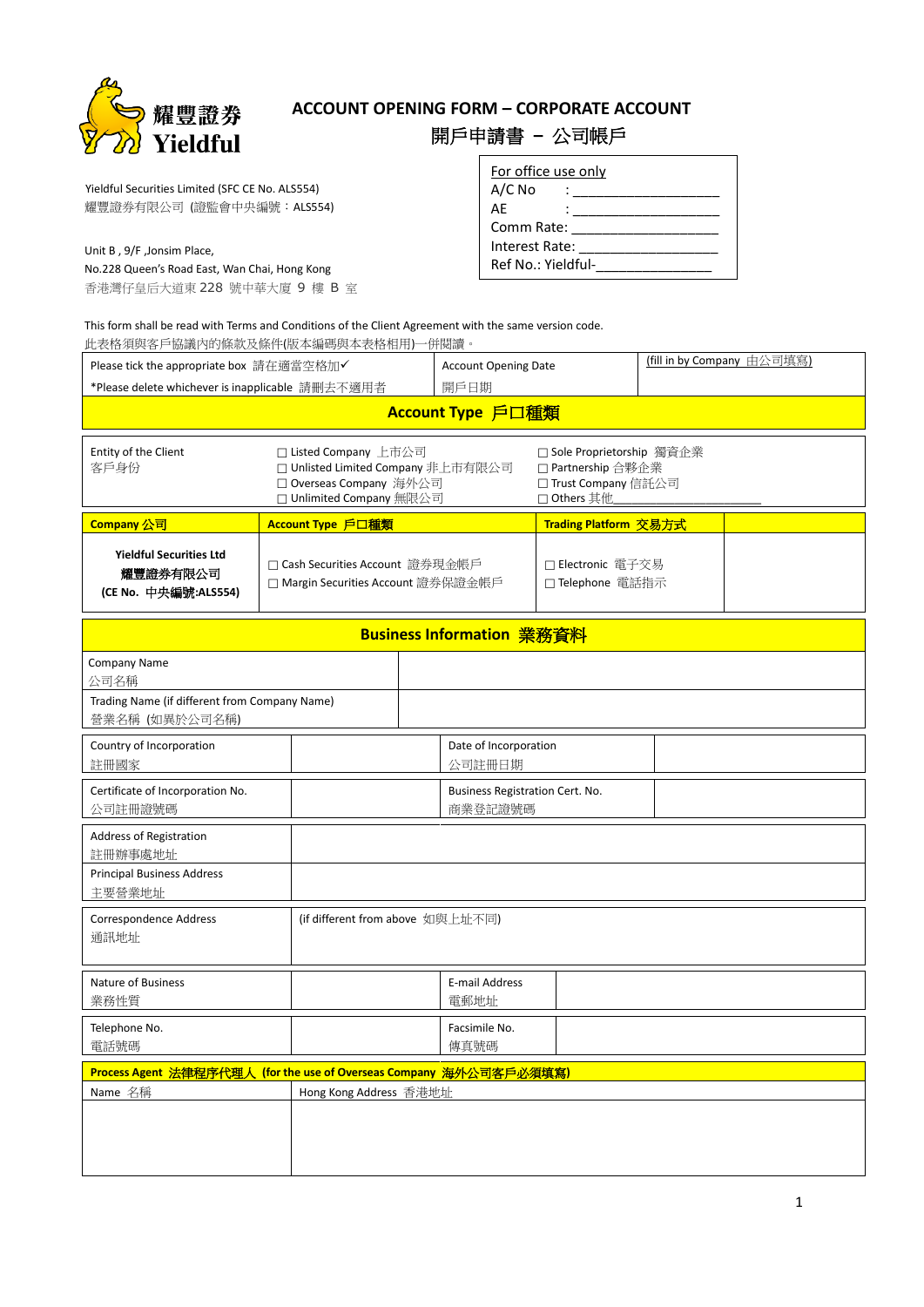| Financial Background 財務資料背景                       |                                      |  |  |
|---------------------------------------------------|--------------------------------------|--|--|
| Authorized Share Capital (HK\$)                   | Paid-up Share Capital (HK\$)         |  |  |
| 註冊資本(港元)                                          | 繳足股本(港元)                             |  |  |
| Profit after tax (HK\$) 除稅後盈利(港元)                 | Net Asset Value (HK\$) 資產淨值(港元)      |  |  |
| $\Box$ Under HK\$200,000 $\mathbb{Q} \mathcal{F}$ | $\Box$ Under HK\$200,000 以下          |  |  |
| $\Box$ HK\$200.001 - HK\$300,000                  | $\Box$ HK\$200.001 - HK\$500,000     |  |  |
| $\Box$ HK\$300,001 - HK\$500,000                  | $\Box$ HK\$500,001 – HK\$1,000,000   |  |  |
| $\Box$ HK\$500,001 - HK\$1,000,000                | $\Box$ HK\$1,000,001 – HK\$5,000,000 |  |  |
| □ Above HK\$1,000,000 以上                          | <b>コ Above HK\$5,000,000  以上</b>     |  |  |

## **Corporate Structure** 公司結構

| Particular of Major Shareholders (Shareholding of 5% or more) (not applicable to public listed company)<br>主要股東資料細節 (持有百分之五或以上股權)(上市公司不用填寫) |                                 |            |         |  |
|---------------------------------------------------------------------------------------------------------------------------------------------|---------------------------------|------------|---------|--|
| Name 姓名                                                                                                                                     | ID / Passport No.<br>身份證 / 護照號碼 | Address 地址 | (%) 百分率 |  |
|                                                                                                                                             |                                 |            |         |  |
|                                                                                                                                             |                                 |            |         |  |
|                                                                                                                                             |                                 |            |         |  |
|                                                                                                                                             |                                 |            |         |  |

| Particular of Director of the Company 董事資料細節<br>$\mathbf{II}$ |                               |            |  |
|---------------------------------------------------------------|-------------------------------|------------|--|
| Name 姓名                                                       | ID / Passport No.<br>身份證/護照號碼 | Address 地址 |  |
|                                                               |                               |            |  |
|                                                               |                               |            |  |
|                                                               |                               |            |  |
|                                                               |                               |            |  |

## **Account Operation Authorization** 帳戶操作授權

| Particular of Authorized Person 授權人仕資料 |                                 |                       |              |  |
|----------------------------------------|---------------------------------|-----------------------|--------------|--|
| Name 姓名                                | ID / Passport No.<br>身份證 / 護照號碼 | Telephone No.<br>電話號碼 | Signature 簽署 |  |
|                                        |                                 |                       |              |  |
|                                        |                                 |                       |              |  |
|                                        |                                 |                       |              |  |
|                                        |                                 |                       |              |  |

|     | Account Operation Signatures Arrangement 帳戶操作簽署安排                                                                                                                                                                                                                                                                                |
|-----|----------------------------------------------------------------------------------------------------------------------------------------------------------------------------------------------------------------------------------------------------------------------------------------------------------------------------------|
| (1) | Each of the above authorized person specified is authorized to give verbal instructions and/or instruction through the Electronic Services (where<br>applicable) in relation to the purchases or sale of any securities contracts for the Account(s) from time to time.<br>以上每一授權人仕均有權為帳戶買賣任何證券及合約而不時發出口頭指示及/或透過電子服務(如適用)發出的指示;及 |
| (2) | Signed by one/two/ authorized person signing *singly/jointly with Company Chop to validates any written instructions relation to the<br>operation of the Account(s)<br>任何就帳戶運作之書面指出,由其中一位/兩位/______位授權人仕 *單獨/共同簽署及公司印章,方為有效。                                                                                                     |
|     | Please provide Board Resolution with the arrangement of Account Opening, Authorized Signatories, Oral Instructions and other relevant Instruction.<br>請提供董事決議案列明開戶、授權簽署、口頭指示及其他有關指示之安排。                                                                                                                                          |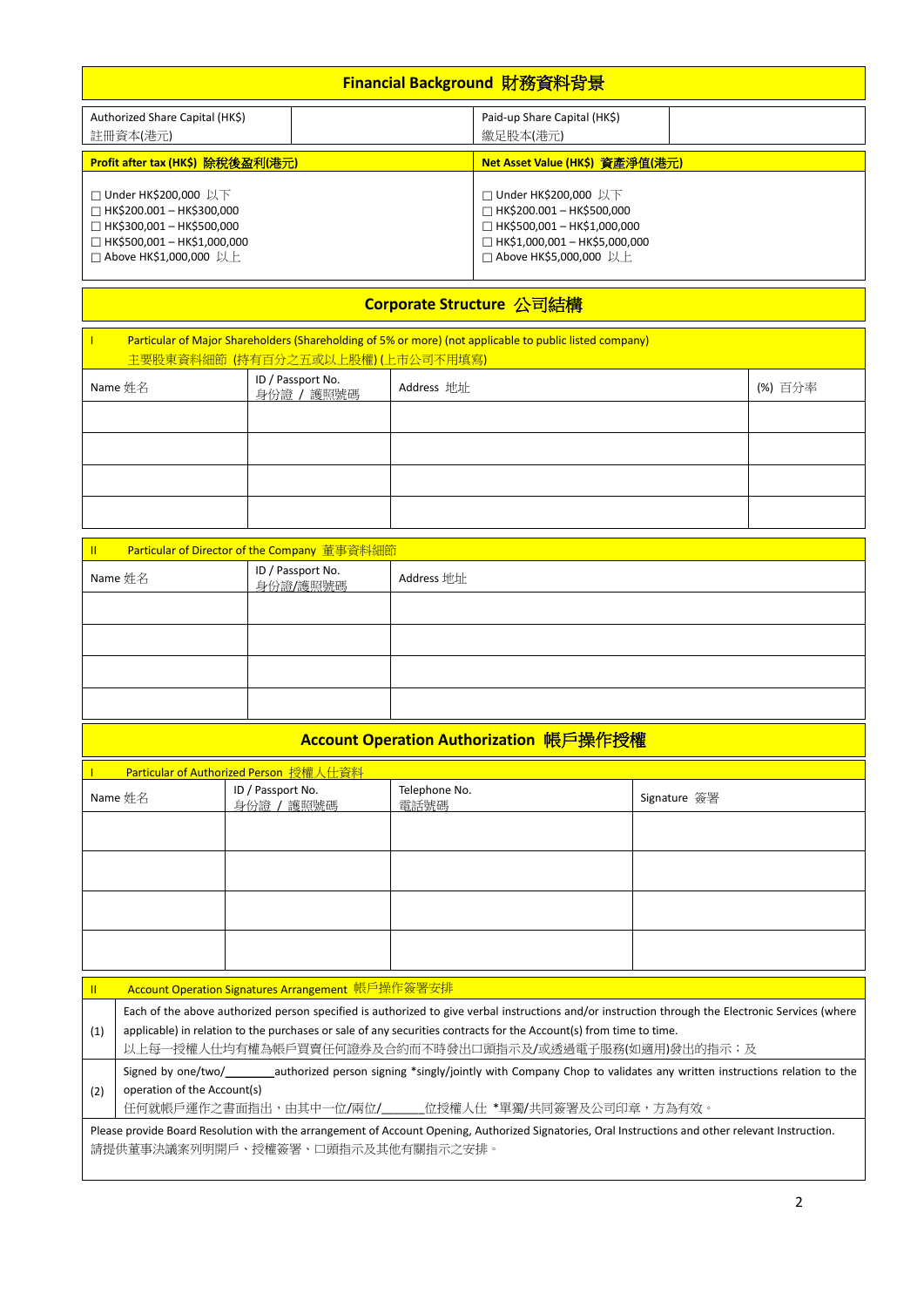### **Ultimate Beneficial Owner(s) of the Account (not applicable to Listed Company)** 帳戶最終權擁有人 **(**不適用於上市公司**)**

| Name of Sole Proprietor/ Partner / Ultimate Shareholder<br>獨資企業/合夥企業/最終股東名稱 | % of Interest<br>權益百分比 |
|-----------------------------------------------------------------------------|------------------------|
|                                                                             |                        |
|                                                                             |                        |
|                                                                             |                        |

|    |                                                                                                           | <b>Investment Experience and Product Knowledge</b>                                |                                                                                                                                      |
|----|-----------------------------------------------------------------------------------------------------------|-----------------------------------------------------------------------------------|--------------------------------------------------------------------------------------------------------------------------------------|
|    |                                                                                                           | <u>投資經驗及對產品認識</u>                                                                 |                                                                                                                                      |
|    | Dose the client have the following experience?                                                            |                                                                                   |                                                                                                                                      |
|    | 客戶是否已有下列經驗?                                                                                               |                                                                                   |                                                                                                                                      |
|    | □ HK Listed Stocks 香港上市股票                                                                                 | □ Overseas Futures & Options 海外期貨及期權                                              |                                                                                                                                      |
|    | □ Overseas Listed Stocks 海外上市股票                                                                           |                                                                                   | □ Mutual Funds or Unit Trust 互惠基金或單位信託                                                                                               |
|    | □ HK Futures & Options 香港期貨及期權 □ None 沒有                                                                  |                                                                                   |                                                                                                                                      |
|    |                                                                                                           |                                                                                   |                                                                                                                                      |
|    | Investment Objectives 投資目標:<br>□ Capital appreciation 資本增值                                                | □ Long-term investment 長線投資                                                       |                                                                                                                                      |
|    | □ Dividend yield 股息回報                                                                                     | □ Short-term trading 短線買賣                                                         |                                                                                                                                      |
|    | □ Hedging 對沖                                                                                              | □ Others(Please specify) 其他 (請說明)                                                 |                                                                                                                                      |
|    |                                                                                                           |                                                                                   |                                                                                                                                      |
|    | Years of Experience in Securities Investment: 證券投資經驗:                                                     |                                                                                   |                                                                                                                                      |
|    | □ Nil 沒有                                                                                                  |                                                                                   | □ 5-10 years 五至十年                                                                                                                    |
|    | $\Box$ 1-3 years 一至三年<br>□ 3-5 years 三至五年                                                                 |                                                                                   | □ Over 10 years 超過十年                                                                                                                 |
|    |                                                                                                           |                                                                                   |                                                                                                                                      |
|    | Derivative Products Knowledge 對衍生產品的認識:                                                                   |                                                                                   |                                                                                                                                      |
| a) | Have you ever attended any courses or seminars on structured or derivative product(s)?                    |                                                                                   |                                                                                                                                      |
|    | 你曾否接受有關結構性或衍生產品的培訓或修讀相關課程?                                                                                |                                                                                   |                                                                                                                                      |
|    | $\square$ No $\overline{\triangle}$                                                                       | □ Yes 是, If yes, please state the name of the courses / seminars :                |                                                                                                                                      |
|    |                                                                                                           | 如是,請提供培訓或修讀課程之名稱:                                                                 |                                                                                                                                      |
|    |                                                                                                           |                                                                                   |                                                                                                                                      |
|    |                                                                                                           | and the date you took the courses / seminars:                                     |                                                                                                                                      |
|    |                                                                                                           |                                                                                   |                                                                                                                                      |
|    |                                                                                                           | 及培訓或修讀課程之日期:                                                                      |                                                                                                                                      |
|    |                                                                                                           |                                                                                   |                                                                                                                                      |
|    |                                                                                                           |                                                                                   |                                                                                                                                      |
| b) | Has any of your previous trading experience ever been related to structured or derivative product(s)?     |                                                                                   |                                                                                                                                      |
|    | 你以往曾否有買賣結構性或衍生產品的經驗?                                                                                      |                                                                                   |                                                                                                                                      |
|    | □ No 否                                                                                                    | □ Yes 是, If yes, please state the structured or derivative product(s) you traded. |                                                                                                                                      |
|    |                                                                                                           | 如是,請提供有關產品名稱:                                                                     |                                                                                                                                      |
|    |                                                                                                           | □ Exchange Traded Convertible Bonds 交易所買賣換股債券                                     |                                                                                                                                      |
|    |                                                                                                           | □ Derivative Warrants 衍生認股證<br>□ Callable Bull/Bear Contracts (CBBC) 牛熊證(CBBC)    |                                                                                                                                      |
|    |                                                                                                           | □ Exchange Traded Funds (ETF) 交易所買賣基金                                             |                                                                                                                                      |
|    |                                                                                                           | □ Rights 供股權                                                                      |                                                                                                                                      |
|    |                                                                                                           | □ Futures and Options 期貨或期權合約交易                                                   |                                                                                                                                      |
|    |                                                                                                           | □ Stock Options 股票期權                                                              |                                                                                                                                      |
|    |                                                                                                           | □ Others 其他:                                                                      | □ Equity Linked Instruments / Notes (ELN/ELN) 股票掛鉤產品(ELN/ELN)                                                                        |
|    |                                                                                                           |                                                                                   |                                                                                                                                      |
| c) |                                                                                                           |                                                                                   | Have you executed five or more than five transactions in any structured or derivative product (whether traded on an Exchange or not) |
|    | within the past three years?                                                                              |                                                                                   |                                                                                                                                      |
|    | $\square$ No $\overline{\triangle}$<br>□ Yes 是                                                            |                                                                                   | 你是否曾在過去三年執行過五次或以上有關任何結構性或衍生產品的交易(不論是否在交易所買賣)的交易?                                                                                     |
|    |                                                                                                           |                                                                                   |                                                                                                                                      |
| d) | Has any of your current or previous work experience been related to structured or derivative products(s)? |                                                                                   |                                                                                                                                      |
|    | 你現時或以往的工作經常是否與結構性或衍生產品有關?                                                                                 |                                                                                   |                                                                                                                                      |
|    | $\Box$ No $\overline{\triangle}$<br>□ Current 現時 □ Previous 以往<br>□ Yes 是,                                |                                                                                   |                                                                                                                                      |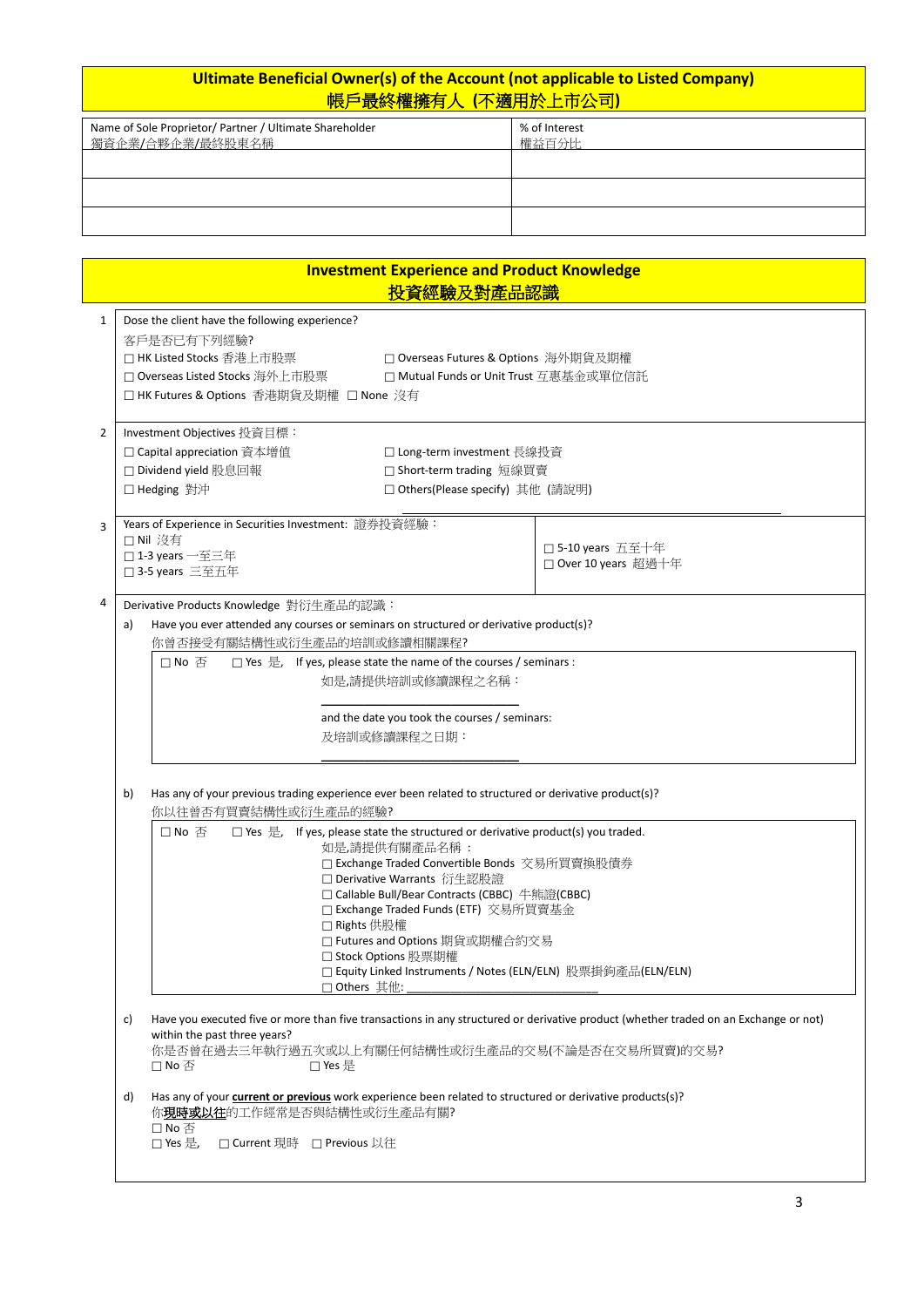## **Disclosure of Information** 資料披露

| $\mathbf{1}$   | Is any director, substantial shareholders or the ultimate beneficial owner of the Account, or his spouse, partner, child, parent, spouse or partner of<br>his child, or a close associate with him entrusted or has been entrusted with a prominent public function, which includes a head of state, head of<br>government, judicial or military official, senior executive of a state-owned corporation and an important political party official?<br>帳戶之任何董事、主要股東或最終實益擁有人,或其配偶、伴侶、子女或父母,或其子女的配偶或伴侶,或與其關係密切的人,是否<br>擔任或曾經擔任重要公職,包括國家元首、政府首長、資深從政者、高級政府、司法或軍事官員、國有企業高級行政人員及重要政黨 |  |  |
|----------------|---------------------------------------------------------------------------------------------------------------------------------------------------------------------------------------------------------------------------------------------------------------------------------------------------------------------------------------------------------------------------------------------------------------------------------------------------------------------------------------------------------------------------------------------------------------------------------|--|--|
|                | 幹事?                                                                                                                                                                                                                                                                                                                                                                                                                                                                                                                                                                             |  |  |
|                | □ No 否 □ Yes 是                                                                                                                                                                                                                                                                                                                                                                                                                                                                                                                                                                  |  |  |
|                | (Please specify, 請說明)                                                                                                                                                                                                                                                                                                                                                                                                                                                                                                                                                           |  |  |
| $\overline{2}$ | Is the Company, any of the Company's Shareholders/Directors, the Authorized Person, the ultimate beneficial owner(s) of the Account and/or the                                                                                                                                                                                                                                                                                                                                                                                                                                  |  |  |
|                | person ultimately responsible for giving instructions for the Account, a Licensed or Registered Person, or a director or an employee of any Licensed                                                                                                                                                                                                                                                                                                                                                                                                                            |  |  |
|                | or Registered Person of the Securities and Futures Commission in Hong Kong?                                                                                                                                                                                                                                                                                                                                                                                                                                                                                                     |  |  |
|                | 貴公司、其任何一位股東/董事、授權人士、此帳戶最終權益擁有人及/或就此帳戶進行交易的最終負責發出指示人仕,是否香港證券及<br>期貨事務監察委員會的持牌或註冊人仕,或任何持牌或註冊人仕之董事或職員?                                                                                                                                                                                                                                                                                                                                                                                                                                                                             |  |  |
|                | □ No 不是 □ Yes 是*,                                                                                                                                                                                                                                                                                                                                                                                                                                                                                                                                                               |  |  |
|                | Name of the Licensed of Registered Person(s) 持牌或註冊人仕名稱:                                                                                                                                                                                                                                                                                                                                                                                                                                                                                                                         |  |  |
|                | *(If yes, please provide the written consent from your employer of your account(s) opening with Yieldful Group/its subsidiary                                                                                                                                                                                                                                                                                                                                                                                                                                                   |  |  |
|                | 如是,請提供客戶僱主就確認同意於耀豐集團/其子公司開立戶口的同意書)                                                                                                                                                                                                                                                                                                                                                                                                                                                                                                                                              |  |  |
| 3              | Do the Company, any of the Company's Shareholders/Directors, the Authorized Person, the ultimate beneficial owner(s), and / or ultimate                                                                                                                                                                                                                                                                                                                                                                                                                                         |  |  |
|                | instructor(s) have any relationship with any director or employee of Yieldful Securities Limited or Group Company (ies)?<br>貴公司,其任何一位股東/董事、授權人仕、作為此帳戶最終權益擁有人及/或就此帳戶進行交易的最終負責發出指示人仕("有關人                                                                                                                                                                                                                                                                                                                                                                                         |  |  |
|                | 仕"),與耀豐證券有限公司或其集團公司之董事或職員是否有親屬關係?                                                                                                                                                                                                                                                                                                                                                                                                                                                                                                                                               |  |  |
|                | □ No 不是<br>□ Yes 是<br>Name of Director/Employee  董事或職員姓名:<br>Relationship 關係:                                                                                                                                                                                                                                                                                                                                                                                                                                                                                                   |  |  |
|                | (Please specify 請註明)                                                                                                                                                                                                                                                                                                                                                                                                                                                                                                                                                            |  |  |
| 4              | Is the Company in Control of 35% or more of a company, or does the Company belong to the same group of companies as another company, or                                                                                                                                                                                                                                                                                                                                                                                                                                         |  |  |
|                | any of the Company's Shareholders/Directors, the Authorized Person, the ultimate beneficial owner(s), and/or ultimate responsible person for                                                                                                                                                                                                                                                                                                                                                                                                                                    |  |  |
|                | originating instruction ("the Relevant Person"), or any related person of the Company which maintained a margin account with Yieldful Securities                                                                                                                                                                                                                                                                                                                                                                                                                                |  |  |
|                | Limited or Group Company(ies)?                                                                                                                                                                                                                                                                                                                                                                                                                                                                                                                                                  |  |  |
|                | 貴公司是否在一間於耀豐證券有限公司或其集團公司持有保證金戶口的公司中擁有百分之三十五或以上的股權或/及表決權及/或,貴公<br>司是否與一間於耀豐證券有限公司或其集團公司持有保證金戶口的公司同屬一個集團或/及貴公司之任何一位股東/董事、授權人仕、作                                                                                                                                                                                                                                                                                                                                                                                                                                                    |  |  |
|                | 為此帳戶最終權益擁有人,及/或此帳戶進行交易的最終負責發出指示人仕("有關人仕"),及/或任何貴公司相關連人仕,於耀豐證券有限                                                                                                                                                                                                                                                                                                                                                                                                                                                                                                                 |  |  |
|                | 公司或其集團公司持有保證金戶口?                                                                                                                                                                                                                                                                                                                                                                                                                                                                                                                                                                |  |  |
|                | Account No. 戶口號碼:<br>□ No 不是,<br>□ Yes 是<br>Name of Account $\rhd$ $\Box$ 姓名:                                                                                                                                                                                                                                                                                                                                                                                                                                                                                                   |  |  |
|                | (Please specify 請註明)                                                                                                                                                                                                                                                                                                                                                                                                                                                                                                                                                            |  |  |
| 5              | Do your Company maintain any other account(s) with Yieldful Securities Limited?                                                                                                                                                                                                                                                                                                                                                                                                                                                                                                 |  |  |
|                | 貴公司現時是否已持有耀豐證券有限公司之戶口?<br>□ No 否                                                                                                                                                                                                                                                                                                                                                                                                                                                                                                                                                |  |  |
|                | □ Yes, please provide details 是,請提供詳細資料:                                                                                                                                                                                                                                                                                                                                                                                                                                                                                                                                        |  |  |
|                | Name of Account 戶口姓名:<br>Account Type 戶口類別:<br>Account No. 戶口號碼:                                                                                                                                                                                                                                                                                                                                                                                                                                                                                                                |  |  |
|                |                                                                                                                                                                                                                                                                                                                                                                                                                                                                                                                                                                                 |  |  |
|                | Bank Account 銀行帳戶 (For direct deposit 直接存款之用)                                                                                                                                                                                                                                                                                                                                                                                                                                                                                                                                   |  |  |
|                | Bank Name 銀行名稱                                                                                                                                                                                                                                                                                                                                                                                                                                                                                                                                                                  |  |  |
|                | Account Number 帳戶號碼<br>Account Type 帳戶類別                                                                                                                                                                                                                                                                                                                                                                                                                                                                                                                                        |  |  |
|                |                                                                                                                                                                                                                                                                                                                                                                                                                                                                                                                                                                                 |  |  |
|                |                                                                                                                                                                                                                                                                                                                                                                                                                                                                                                                                                                                 |  |  |
|                | Delivery of Statements 結單寄發                                                                                                                                                                                                                                                                                                                                                                                                                                                                                                                                                     |  |  |
| Mailing        | □ E-mail Address (Free) 電郵地址 (免手續費)                                                                                                                                                                                                                                                                                                                                                                                                                                                                                                                                             |  |  |
| Address*       | □ Home Address (HKD \$100 per/month) 住宅地址 (每月港幣\$100 手續費)                                                                                                                                                                                                                                                                                                                                                                                                                                                                                                                       |  |  |
|                | 郵寄地址*:<br>□ Correspondence Address (HKD \$100 per/month) 通訊地址 (每月港幣\$100 手續費)                                                                                                                                                                                                                                                                                                                                                                                                                                                                                                   |  |  |

Business Address(HKD \$100 per/month) 商業地址 (每月港幣\$100 手續費)

**Other Information 其他資料**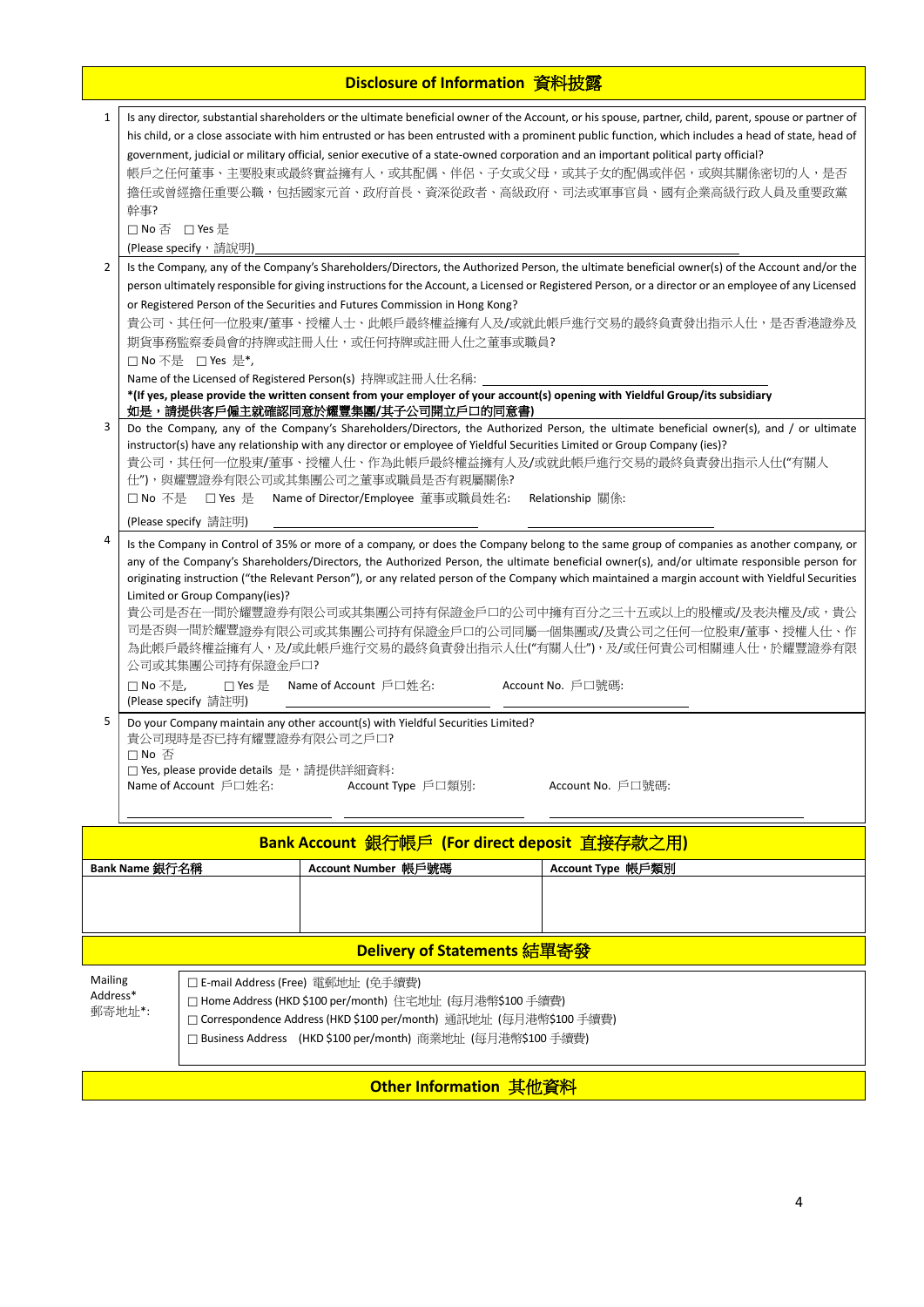Reason for Choosing Yieldful for Account Opening 閣下選擇耀豐開戶的原因:

□ Referral 親友轉介 □ Walk-in 自薦 □ Seminar 講座 □ Others 其他: \_

#### **Client's Declaration, Acknowledgement and Consent** 客戶聲名、確認及承諾

#### **Application of Account Opening and Information Provided** 開戶開立申請及資料提供

I/ We represent that the information on this Account Opening Form and relevant Forms is true, complete and correct and that I / We have not will fully withheld any material fact(s). I / We request you to open a Cash Securities / Margin Securities Account ("the Account") and agree to all the terms of the Agreement and to abide by Agreement (including the General Terms and Conditions and the applicable Additional Terms and Conditions of the Client Agreement with the same version code of this form), the rules and regulations of Securities and Futures Ordinance, body(ies) as amended from time to time governing the transactions in the Account. Yieldful Securities Limited ("YSL") is entitled to rely fully on such information and representations for all purposes, unless it receives notice in writing of any change. YSL is authorized at any time to contact anyone, including my / our banks, brokers or any credit agency for the purpose of verifying the information provided on this Account Opening Form. I / We also understand that YSL will rely on the above information of Investment Experience and Product Knowledge provided to access whether I / we have acquired knowledge of derivative products, in order to comply with relevant requirements of the Code of Conduct for Persons Licensed by or Registered with the Securities and Futures Commission.

本人/吾等茲聲明在開戶申請書及相關表格所提供之資料全部為真實、完整及正確,本人/吾等並未刻意隱瞞任何重要事實。本人/吾等向貴公司 申請開立現金證券帳戶/保證金證券賬戶("該帳戶")和同意遵守客戶協議(版本编碼與本表格相同)的所有條款並同意遵守證券及期貨條例、香港 交易所有限公司及其他監管機構不時修定以規管於該帳戶進行的交易之條例及規則。除非耀豐證券有限公司(「耀豐證券」)接到更改有關本開 戶申請書內容的書面通知,否則上述公司有權完全依賴此等資料及聲名作一切用途。上述公司獲授權可隨時就核對本資料事宜,與任何人包括 本人/吾等之銀行、經紀或任何信用機構進行諮詢。本人/吾等亦明白耀豐證券根據上述投資經驗及對產品認識內的資料介定本人/吾等是否擁有 對衍生產品之認識,以符合證券及期貨事務監察委員會持牌人或註冊人操守準則之有關要求。

#### **Agreement and Risk Disclosure Statement** 協議及風險披露聲明

I / We hereby acknowledge and confirm that the Client Agreement, including but not limited to the Account Opening Form, the General Terms and Conditions, Additional Terms and Conditions, Date Privacy Policy, Disclaimers and the Risk Disclosure Statement was provided to me/us in a language of my / our choice (English or Chinese), and I / we have been invited to read the Risk Disclosure Statement carefully, ask questions and seek independent advice if I / we so wish. I / We also confirm that I / we have retained a copy of the Agreement for my / our reference.

本人/吾等謹此承認並確定本人/吾等已獲得按照本人/吾等所選擇的語言(英文或中文)的客戶協議,當中包括,但不限於本開戶表、一般條款、 附加條款、私隱政策、免責聲明及風險披露聲明,及本人/吾等已獲邀請細閱該風險披露聲明,提出問題及徵求獨立的意見(如本人/吾等有此意 願)。本人/吾等確認本人/吾等已經保留本協議的副本,以作備考之用。

#### **Standing Authority under "Securities and Futures (Client Money) Rules" (For Securities Account)**

#### 『證券及期貨**(**客戶款項**)**規則』下之常設授權**(**適用於證券賬戶**)**

I/ We hereby agreed, acknowledge and confirm that I / we have given the standing authority to authorize you to deal with my / our money and the contents of the Standing Authority under Securities and Futures (Client Money) Rules of Client Agreement Part III Schedule E clause 9 have been explained to me / us and I / we understand and agree the content of it.

本人/吾等謹此同意、承認及確定本人/吾等已授予貴公司常設授權以處置本人/吾等的款項,並且本人/吾等就該客戶協議內的第三部分附表 E 第 9 項的證券及期貨(客戶款項)規則下之常設授權的內容已獲得解釋,及本人/吾等明白及同意其內容。

#### **Standing Authority under "Securities and Futures (Client Securities) Rules" (For Securities Margin Account Only)**

#### 『證券及期貨**(**客戶證券**)**規則』下之常設授權**(**只適用於證券保證金賬戶**)**

I/ We hereby agreed, acknowledge and confirm that I / we have given the standing authority to authorize you to deal with my / our securities collateral and the contents of the Standing Authority under Securities and Futures (Client Securities) Rules of Client Agreement Part III Schedule A clause 5 have been explained to me/us and I/we understand and agreed the contents of it.

本人/吾等謹此同意、承認及確定本人/吾等已授權予貴公司常設授權以處置本人/吾等的證券抵押品,並且本人/吾等就該客戶協議內的第三部 份附表 A 第 5 項的證券及期貨(客戶證券)規則下之常設授權的內容已獲得解釋,及本人/吾等明白及同意其內容。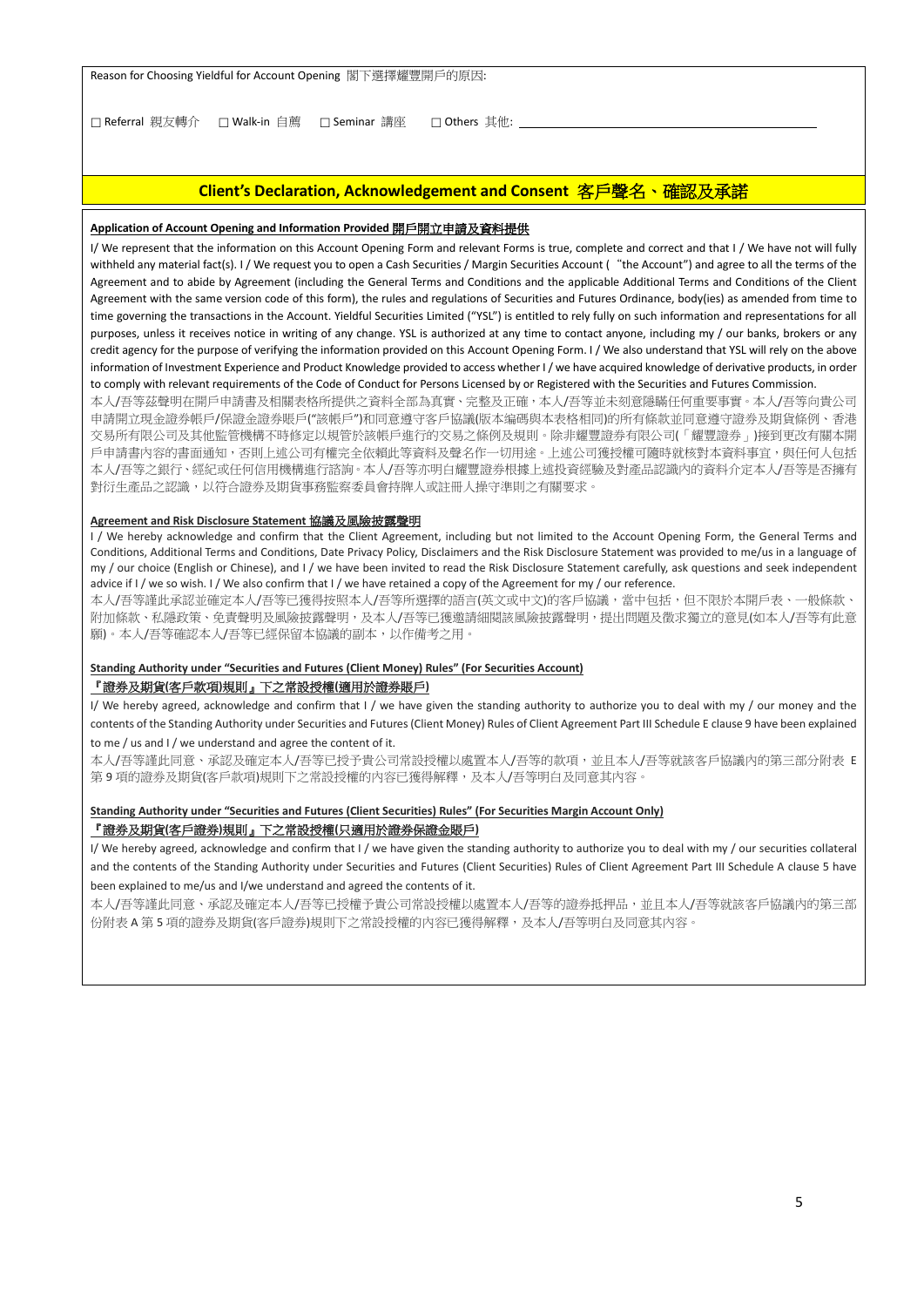| Client's Consent to Use of Personal Data 申請人個人資料使用同意書                                                                                                                                                                                                                                                                                                                                                                                                                                                                         |
|-------------------------------------------------------------------------------------------------------------------------------------------------------------------------------------------------------------------------------------------------------------------------------------------------------------------------------------------------------------------------------------------------------------------------------------------------------------------------------------------------------------------------------|
| I / We have carefully read, fully understood and agreed to accept and be bound by the Notice and Statement Relating to the Personal Data (Privacy)<br>Ordinance (Cap. 486 of the Laws of Hong Kong) as set our in Part V of the Client Agreement. In particular,<br>本人/吾等已仔細使閱讀,完全理解並同意接受並遵守載於客戶協議第五部分有關個人資料(私隱)條例(香港法例第 486 章)的通知及聲明,由其<br>是,                                                                                                                                                                                |
| I / We hereby consent to the use of my/our Client Information for direct marketing directly related to the opening or continuation of<br>my/our accounts with YSL and the provision of financial services by YSL to me/us.<br>本人/吾等同意使用本人/吾等的客戶資料作為與本人/吾等於耀豐開立或繼續維持帳戶,及耀豐證券向本人/吾等提供金融服務有<br>關的直接促銷之用。                                                                                                                                                                                                                         |
| I/We hereby consent to the use of my/our Client Information for direct marketing by YIELDFUL, any Group Company or other carefully<br>selected financial, insurance or other service providers of other financial and insurance and/or services not directly related to the opening<br>or continuation of my/our accounts with Yieldful and the provision of financial services by Yieldful to me/us.<br>本人/吾等同意耀豐證券、其他任何集團公司或其他仔細挑選之金融、保險或產品供應商使用本人/吾等的客戶資料作為直接促銷<br>與本人/吾等於耀豐開立或繼續維持帳戶,及耀豐證券向本人/吾等提供金融服務無關的其他金融、保險或產品供應商之用。 |
| The terms in English version, as annosed to the Chinese translation, shall be deemed to be conclusive and definitive                                                                                                                                                                                                                                                                                                                                                                                                          |

| The terms in English version, as opposed to the Chinese translation, shall be deemed to be conclusive and definitive.<br>本開戶表之英文本【相對中文譯本而言】為確實及有最終效力。 |                                                                                                                     |      |  |  |  |
|-------------------------------------------------------------------------------------------------------------------------------------------------------|---------------------------------------------------------------------------------------------------------------------|------|--|--|--|
|                                                                                                                                                       | Client Signature & Company Chop 客戶簽署及公司印章                                                                           |      |  |  |  |
|                                                                                                                                                       |                                                                                                                     |      |  |  |  |
|                                                                                                                                                       |                                                                                                                     |      |  |  |  |
|                                                                                                                                                       |                                                                                                                     |      |  |  |  |
|                                                                                                                                                       |                                                                                                                     |      |  |  |  |
|                                                                                                                                                       |                                                                                                                     |      |  |  |  |
|                                                                                                                                                       |                                                                                                                     |      |  |  |  |
| <b>Client Name</b>                                                                                                                                    |                                                                                                                     | Date |  |  |  |
| 客戶姓名                                                                                                                                                  |                                                                                                                     | 日期   |  |  |  |
| <b>Declaration by Representative of Yieldful Securities Limited</b>                                                                                   |                                                                                                                     |      |  |  |  |
|                                                                                                                                                       |                                                                                                                     |      |  |  |  |
| 由耀豐證券有限公司之代表作出聲明                                                                                                                                      |                                                                                                                     |      |  |  |  |
|                                                                                                                                                       |                                                                                                                     |      |  |  |  |
|                                                                                                                                                       | (name of representative) have fully explained and provided the contents of the Agreement, including but not limited |      |  |  |  |
| to this Account Opening Form, the General Terms and Conditions, the Additional Terms and Conditions, the Disclaimers, the Data Privacy Policy and the |                                                                                                                     |      |  |  |  |

to this Account Opening Form, the General Terms and Conditions, the Additional Terms and Conditions, the Disclaimers, the Data Privacy Policy and the Rick Disclosure Statement to (name of client) in a language which he/she/they understand(s) and have invited the client to read, ask questions and take independent advice if the client wishes.

本人\_\_\_\_\_\_\_\_\_\_\_\_\_\_\_\_\_\_\_\_\_\_\_\_\_(持牌代表姓名),經以他/他們明白的語言,向\_\_\_\_\_\_\_\_\_\_\_\_\_\_\_\_\_\_\_\_\_\_\_\_\_\_\_\_\_\_(客戶姓名),邀請其閱讀,提出問 題及徵求獨立意見(如客戶有此意願),並已全部清楚解釋協議書,當中包括,但不限於本開戶表、一般條款、附加條款、免責聲明、私隱政策 及風險披露聲明書內的內容。

| <b>Signed by Licensed Representative</b> | <b>SFC CE No.</b> | Date |
|------------------------------------------|-------------------|------|
| 持牌代表簽署                                   | 證監會中央編號           | 日期   |
|                                          |                   |      |
|                                          |                   |      |
|                                          |                   |      |

#### **Note** 注意**:**

- 1. Please attach an ID card copy of all account holders with this application form. 請隨本申請表格附上全部賬戶持有人之身份證副本。
- 2. Client can choose residential address, business address, correspondence address or e-mail address as all the statements will be sent to this address. P.O. Boxes are not accepted. Please attach the address proof of the residential address dated within the **latest 3 months**. 客戶可選擇以住宅地址、商業地址、通訊地址或電郵地址收取帳戶結單。郵政信箱恕不接受。請附上最近三個月內之住宅地址證明文 件。
- 3. This form should be completed and signed by the customer in front of Yieldful's Licensed Representative, otherwise, please see below Note 5. 客戶必須在耀豐的持牌代表面前填妥及簽署本表格;如非親身開戶,請參看下方的注意 5。
- 4. Any deletion or amendment must be signed by all account holders. 任何刪除或修改,必須由客戶簽名作實。
- 5. If this document is not executed by the client in front of Yieldful's Licensed Representative, client should comply with either one of the following procedural requirement:

如開戶文件並非在耀豐的持牌代表面前簽署,客戶必需遵守以下其中一個程序要求:

(i) Client should send to Yieldful a personal cheque bearing your name shown in your identity document and drawn on your account with a licensed bank in Hong Kong with your same signature(s) as shown on this Form in favour of "Yieldful Securities Limited" for not less than HK\$10,000 (or such other amount as may be advised by Yieldful). Your new account will not be activated until the cheque is cleared; or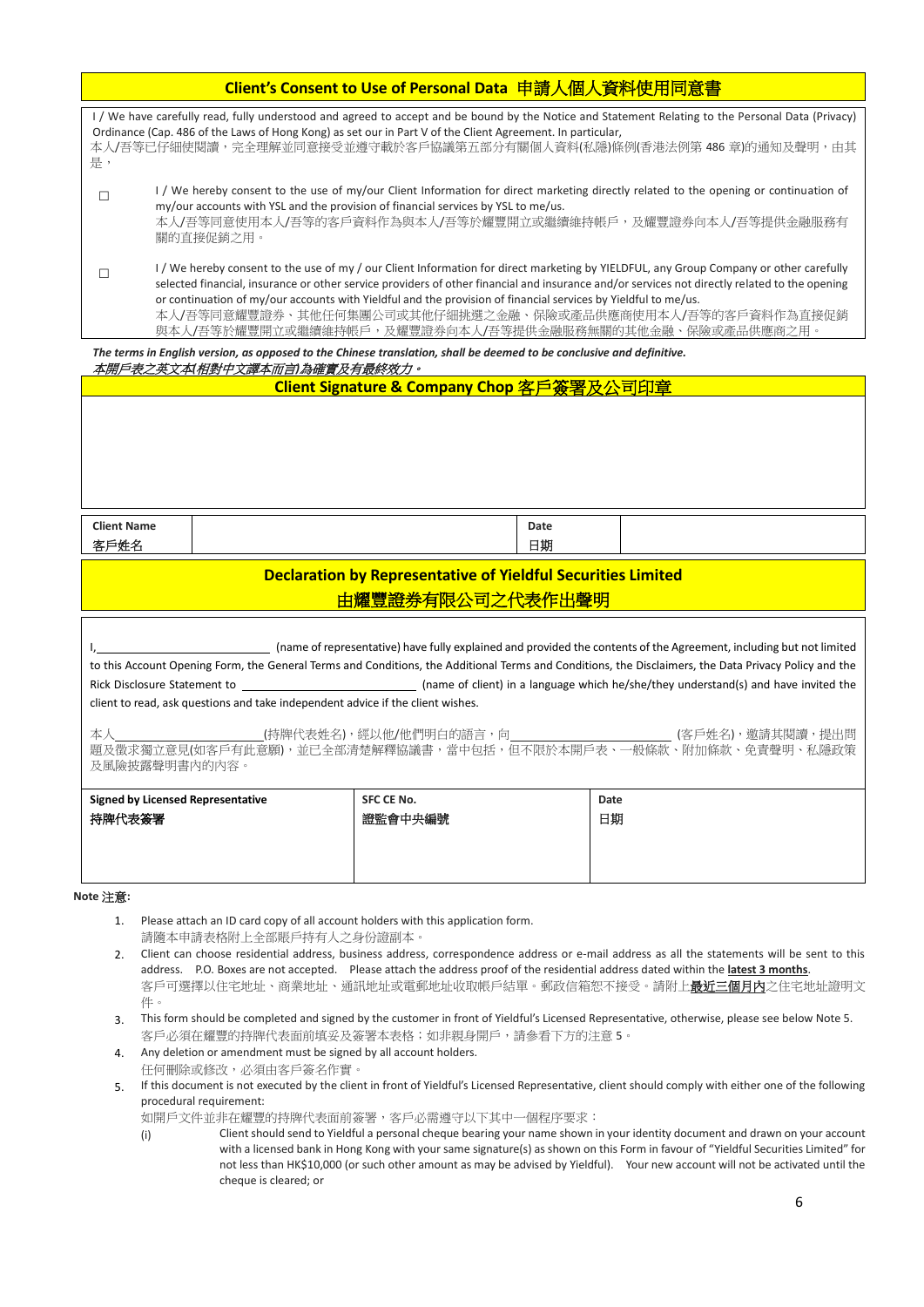客戶須交給耀豐由香港的持牌銀行開立的帳戶所簽發(該簽名須與此開戶表格上的簽名相符)並載有客戶於身份證明文件 上所顯示的姓名的個人支票,而該支票抬頭人須為「耀豐證券有限公司」及其金額不得少於 10,000 港元(或耀豐通知客戶 的其他數額)。

客戶的新帳戶必須待支票兌現後才可使用;或

(ii) The signing of Form 1 and sighting of related identity documents should be certified by a JP (Justice of Peace), or a professional person such as a branch manager or a bank, certified public accountant, lawyer or notary public. 表格 1 及有關身份證明文件的見證,須由太平紳士、銀行分行經理、執業會計師、律師或公證人加以驗證。

6.. Cash Balance of securities account with Yieldful, which will not generate interest income for the client

客戶戶口的淨現金結餘,不會為客戶帶來利息收入

## **For Office Use Only 只供本公司專用**

|                   |                                                           | Yieldful hereby appoints the following Account Executive(s) being licensed by Securities and Futures Commission or such other licensed person as from<br>time to time it may permit and notify the Client in writing, to be primarily responsible for the affairs of the Client in respect of the Client's account(s) with |                                                             |                                                             |  |
|-------------------|-----------------------------------------------------------|----------------------------------------------------------------------------------------------------------------------------------------------------------------------------------------------------------------------------------------------------------------------------------------------------------------------------|-------------------------------------------------------------|-------------------------------------------------------------|--|
| Yieldful:         |                                                           |                                                                                                                                                                                                                                                                                                                            |                                                             |                                                             |  |
|                   | Name of Account Executive:                                |                                                                                                                                                                                                                                                                                                                            |                                                             |                                                             |  |
| 1.                | Mr./Ms.                                                   |                                                                                                                                                                                                                                                                                                                            | CE No.                                                      |                                                             |  |
| 2.                | Mr./Ms.                                                   |                                                                                                                                                                                                                                                                                                                            | CE No.                                                      |                                                             |  |
|                   | Document checklist: 文件查核清單:                               |                                                                                                                                                                                                                                                                                                                            |                                                             |                                                             |  |
|                   | $\Box$ Copy of Business Registration Certificate (if any) | $\Box$ Guarantee of Directors                                                                                                                                                                                                                                                                                              |                                                             |                                                             |  |
|                   | 商業登記證副本 (如有)                                              | 公司董事擔保費                                                                                                                                                                                                                                                                                                                    |                                                             |                                                             |  |
|                   | □ Copy of Certificate of Incorporation                    |                                                                                                                                                                                                                                                                                                                            |                                                             | □ ID/ Passport copies of all Directors, Authorized Person & |  |
|                   | 公司註冊證書副本                                                  | Guarantor                                                                                                                                                                                                                                                                                                                  |                                                             |                                                             |  |
|                   | $\Box$ Copy of Memorandum & Articles of Association       |                                                                                                                                                                                                                                                                                                                            |                                                             | 所有董事、獲授權者及擔保人的身份證/護照副本                                      |  |
|                   | 公司章程大綱及細則副本                                               |                                                                                                                                                                                                                                                                                                                            |                                                             | □ Business/ Registration Address Proof (within 3 months)    |  |
|                   | □ Copy of Register of Directors of Form D2                |                                                                                                                                                                                                                                                                                                                            | 營業/註冊地址證明 (三個月內)                                            |                                                             |  |
|                   | 公司董事紀錄冊或 D2 表格副本                                          |                                                                                                                                                                                                                                                                                                                            | □ Certificate of Incumbency (Overseas Company, if required) |                                                             |  |
|                   | $\Box$ Board Resolution                                   |                                                                                                                                                                                                                                                                                                                            | 存續證明書 (海外公司,如需要)                                            |                                                             |  |
|                   | 董事決議案                                                     |                                                                                                                                                                                                                                                                                                                            |                                                             |                                                             |  |
| Remarks:          |                                                           |                                                                                                                                                                                                                                                                                                                            |                                                             |                                                             |  |
|                   | Document & Client Information checked by:                 |                                                                                                                                                                                                                                                                                                                            |                                                             |                                                             |  |
|                   | Name of staff & signature                                 |                                                                                                                                                                                                                                                                                                                            | Date                                                        |                                                             |  |
|                   | Name of staff & signature                                 |                                                                                                                                                                                                                                                                                                                            | Date                                                        |                                                             |  |
|                   | <b>Commission Code</b>                                    |                                                                                                                                                                                                                                                                                                                            |                                                             |                                                             |  |
| <b>Securities</b> |                                                           |                                                                                                                                                                                                                                                                                                                            |                                                             |                                                             |  |
|                   |                                                           | ACKNOWLWDGEG AND ACCEPTED BY AN AUTHORIZED SIGNATORY(IES) FOR AND ON BEHALF OF YIELDFUL<br><b>SECURITIES LIMITED</b><br>經由耀豐證券有限公司之授權代表確認及接納                                                                                                                                                                               |                                                             |                                                             |  |
|                   |                                                           | Name of Authorized Person                                                                                                                                                                                                                                                                                                  | Date                                                        |                                                             |  |
|                   |                                                           |                                                                                                                                                                                                                                                                                                                            |                                                             |                                                             |  |
|                   | Authorized Signature(s)                                   |                                                                                                                                                                                                                                                                                                                            |                                                             |                                                             |  |
| 授權代表簽署            |                                                           | 授權代表姓名                                                                                                                                                                                                                                                                                                                     | 日期                                                          |                                                             |  |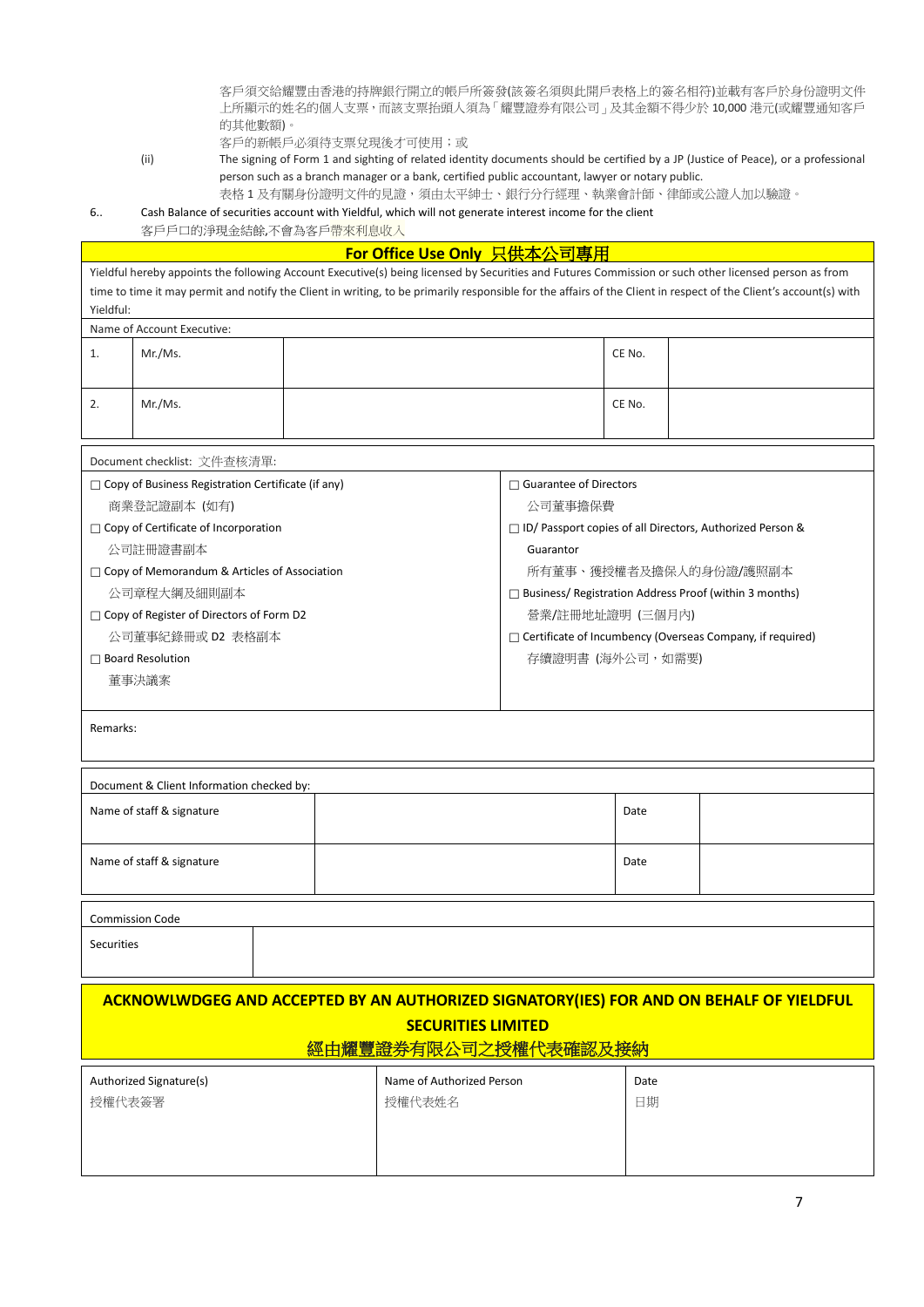#### **Confirmation letter of Anti-Money Laundering & Counter Terrorist Financing**

Date: \_\_\_\_\_\_\_\_\_\_\_\_\_\_\_\_\_\_\_\_\_\_\_

This confirmation was provided by the undersigned as at the date hereof for the purpose of assisting Yieldful to fulfill Yieldful's "Client Due Diligence" duty pursuant to the relevant provisions in the Guideline on Anti-Money Laundering and Counter-Terrorist Financing April 2012 published by Securities and Futures Commission of Hong Kong (the "SFC").

The undersigned hereby confirmed that:

- (a) the signatories list provided by [*\_\_\_\_\_\_\_\_\_\_\_\_\_\_\_*] (the "Signature List") which was attached herewith completely and accurately set out the signatories which were properly authorized by [*left in a left in a left in a left in a left in a left in a left in a left in a left in*
- (b) each of the sample signatures in the Signature List was made by the signatory whose name was entered against the respective sample signature;
- (c) each of the signatories in the Signature List was currently employed by the [*\_\_\_\_\_\_\_\_\_\_\_\_\_\_\_*] or being appointed as a director of [*\_\_\_\_\_\_\_\_\_\_\_\_\_\_\_*] as at the date hereof and their identities had been verified; and
- (d) the authority to sign on behalf of the [*\_\_\_\_\_\_\_\_\_\_\_\_\_\_\_*] by each of the signatories in the Signature List has not been revoked/cancelled as at the date hereof and shall continue to be valid unless we notify Yieldful in writing of such revocation/cancellation.

We agree to provide further information if and when required by the SFC or under any laws. regulations, code of conduct, rules or guidelines published by the SFC from time to time.

Signature: \_\_\_\_\_\_\_\_\_\_\_\_\_\_\_\_\_\_\_\_\_\_\_\_\_\_\_

| Company Name: |  |
|---------------|--|
|---------------|--|

N*ame of signatory of this letter*: \_\_\_\_\_\_\_\_\_\_\_\_\_\_\_\_\_\_\_\_\_\_\_\_

*Position of the signatory of this letter*: \_\_\_\_\_\_\_\_\_\_\_\_\_\_\_\_\_\_\_\_\_\_\_\_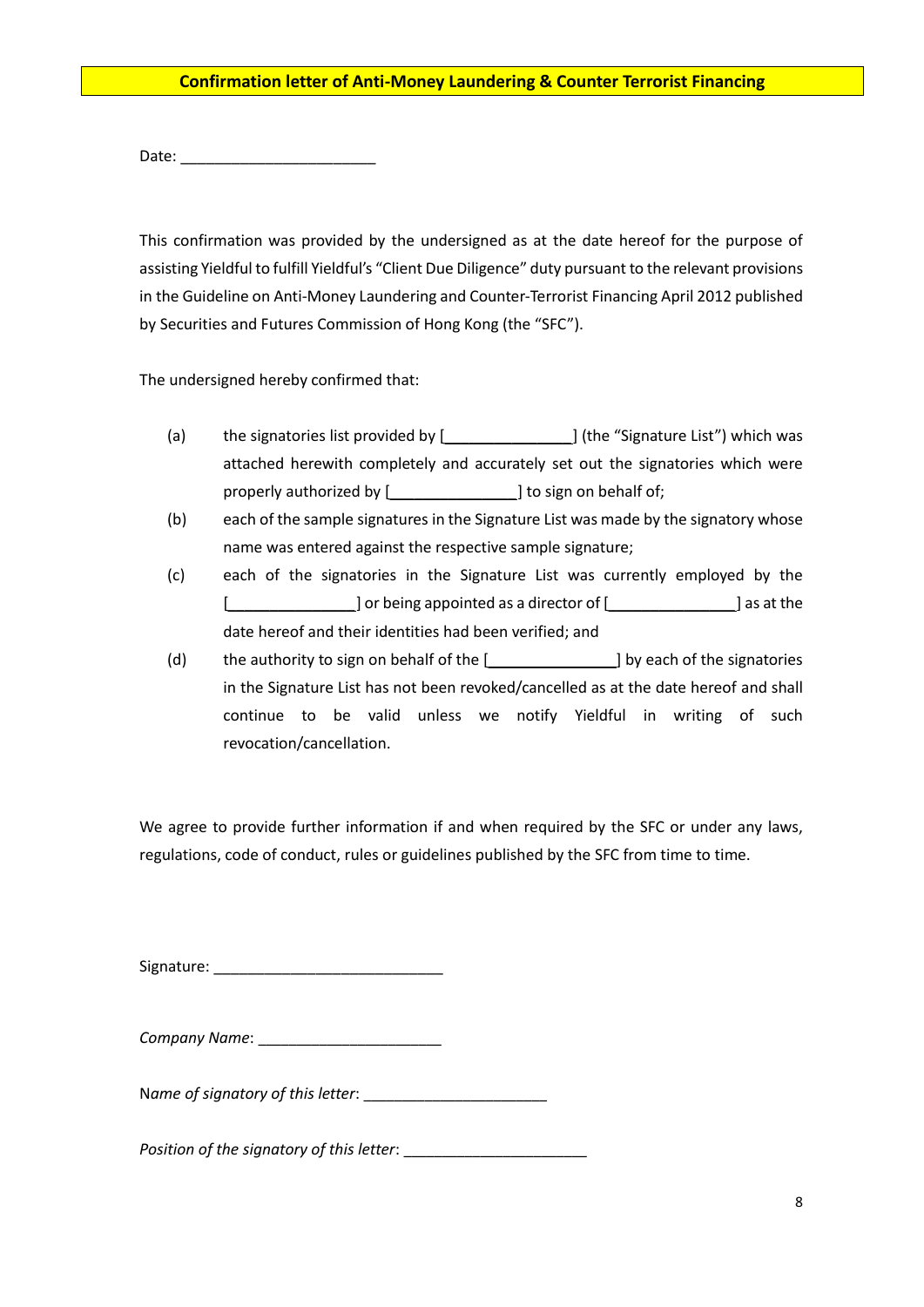#### **CERTIFIED EXTRACT OF BOARD RESOLUTIONS**

|  |                                                                                          | (the "Company") at a |
|--|------------------------------------------------------------------------------------------|----------------------|
|  | meeting of the Directors of the Company duly convened and held at the address of:        |                      |
|  |                                                                                          |                      |
|  |                                                                                          |                      |
|  |                                                                                          |                      |
|  |                                                                                          |                      |
|  |                                                                                          |                      |
|  | On the day of the day of the at which a quorum was present and                           |                      |
|  | acting throughout, the following Resolutions were duly passed by the Board of Directors: |                      |
|  |                                                                                          |                      |

- 1. That the account(s) as per our choice in Account Opening Form (the "Account") be opened and maintained in the name of the Company with Yieldful Securities Limited ("Yieldful") to enable the Company to utilize the securities trading and related services of Yieldful including but not limited to any purchase, sale, holding and other dealings in securities as the Company may from time to time request and that the Account and all such purchases, sales, holdings and other dealings be effected and all such services by Yieldful to the Company be provided subject to and in accordance with the Client Agreement, Account Opening Form and such additional terms to be specified by Yieldful and notified to the Company from time to time (collectively, the "Agreement"):
- 2. That the Agreement in such form as completed (including as to the identities of the persons authorized to serve as "Authorized Persons") and produced to the Meeting be and are hereby approved.
- 3. Each of the Authorized Person specified in Agreement is authorized to give verbal instructions and/or instruction through the Electronic Services (where applicable) in relation to purchase or sale of any securities contracts for the Account(s) from time to time.
- 4. That any one/two/\_\_\_\_\_\_authorized person signing \*singly/jointly with Company Chop to validates any written instructions relating to the opening and maintaining of the Account(s).

I, the undersigned, DO HEREBY CERTIFY that the foregoing is a true copy of the Resolutions which (a) were duly passed in accordance with the Memorandum and Articles of Association (or other constitutional documents) of the Company; (b) have been duly recorded in the minutes book of the Company; and (c) remain in full force and effect, and no action having been taken to rescind or amend the said Resolutions.

| Dated this | dav of |
|------------|--------|
|------------|--------|

\_\_\_\_\_\_\_\_\_\_\_\_\_\_\_\_\_\_\_\_\_\_\_\_\_\_\_\_\_

**Director**